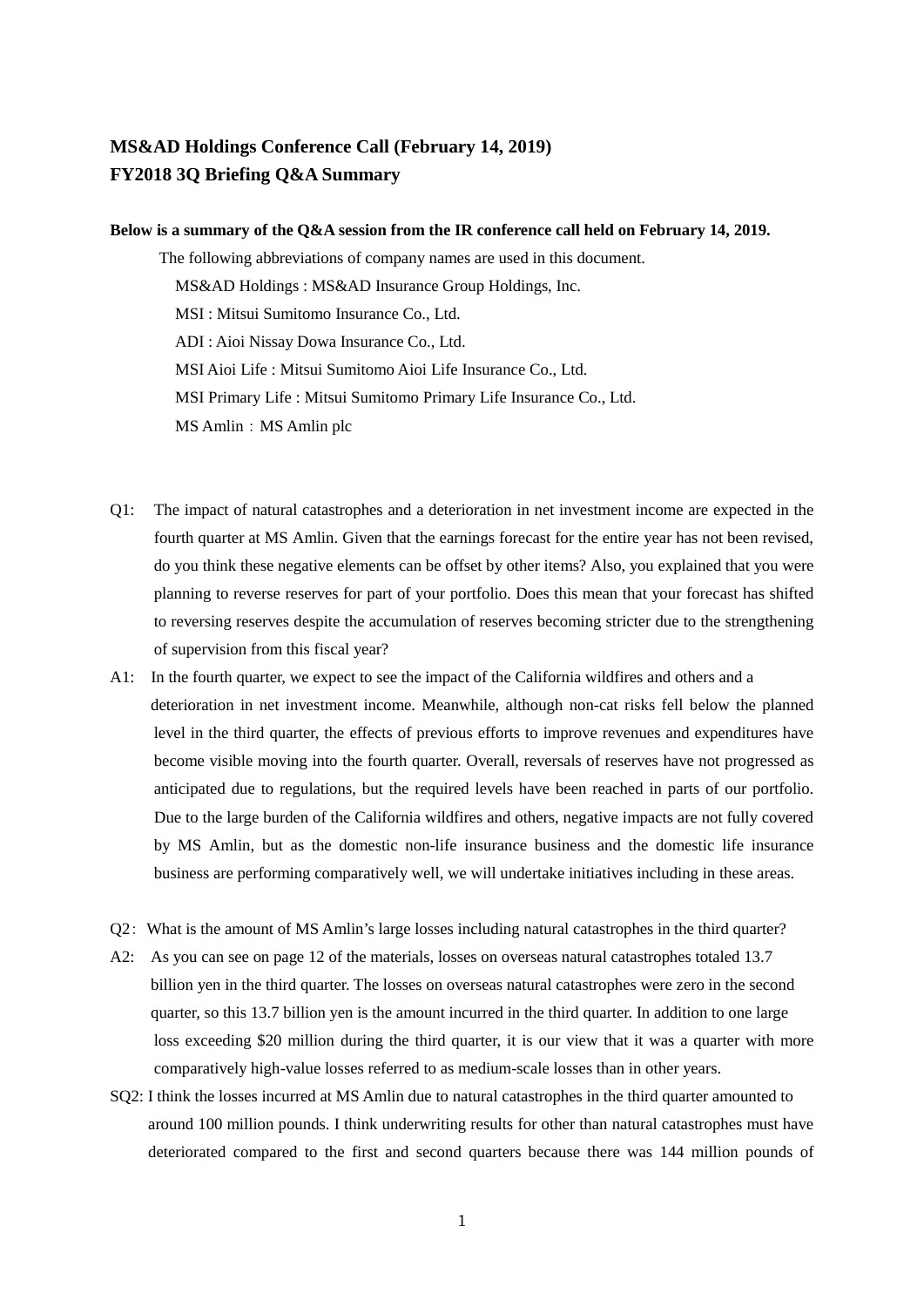underwriting loss during third quarter. What were the contributing factors?

- SA2: As shown in the slide, in addition to the multiple large incidents that I explained earlier, underwriting results deteriorated as a result of additional provision of reserves in a specific portfolio that we plan to transfer externally.
- Q3: What is the situation regarding rate hikes in the reinsurance business for the January renewal?
- A3: The size of the rate hike was around +1% for the reinsurance market as a whole, and the level at our company was roughly in line with the market. Renewal of North American natural catastrophe treaties that suffered large losses for these two years are concentrated in June and July, and did not make large impact on January renewals.
- Q4: Could you provide your outlook for overseas natural catastrophes at MS Amlin and ADI?
- A4: The California wildfires event was not sufficiently taken into account in the earnings forecast made last November, so this portion will exceed the amount overseas natural catastrophe fund had been looking at in the forecast. ADI has included the losses from the California wildfires in the third quarter results. So, if any other events than this occur in the fourth quarter, losses from overseas natural catastrophes possibly increase.
- Q5: The Group adjusted profit of MS Amlin currently includes gains and losses arising due to fluctuations in the price of securities. Will any changes be made to the handling of these gains and losses?
- A5: While it would be a different situation if there were some sort of special gains and losses, we do not have any plans to change how these are handled.
- Q6: Please explain the possibility of MS Amlin's goodwill being impaired.
- A6: Impairment of goodwill is not planned at this time. We believe there will be a certain degree of improvement in the figures for the loss on non-cat lines even in the fourth quarter. Although we will not determine impairment based on this alone, an overall improvement is being made and we want to take a slightly more medium- to long-term perspective.
- Q7: Am I correct that the net incurred losses remain largely unchanged despite the 100 billion yen increase in losses on a direct basis due to Typhon "Jebi" (No. 21) because reinsurance functioned?
- A7: Your understanding is correct.
- SQ7: Please confirm the domestic natural catastrophes that were accounted for in the third quarter.
- SA7: Losses from Typhoon "Trami" (No. 24) occurred during September and October. Of these, losses arising in October were recorded in the third quarter.